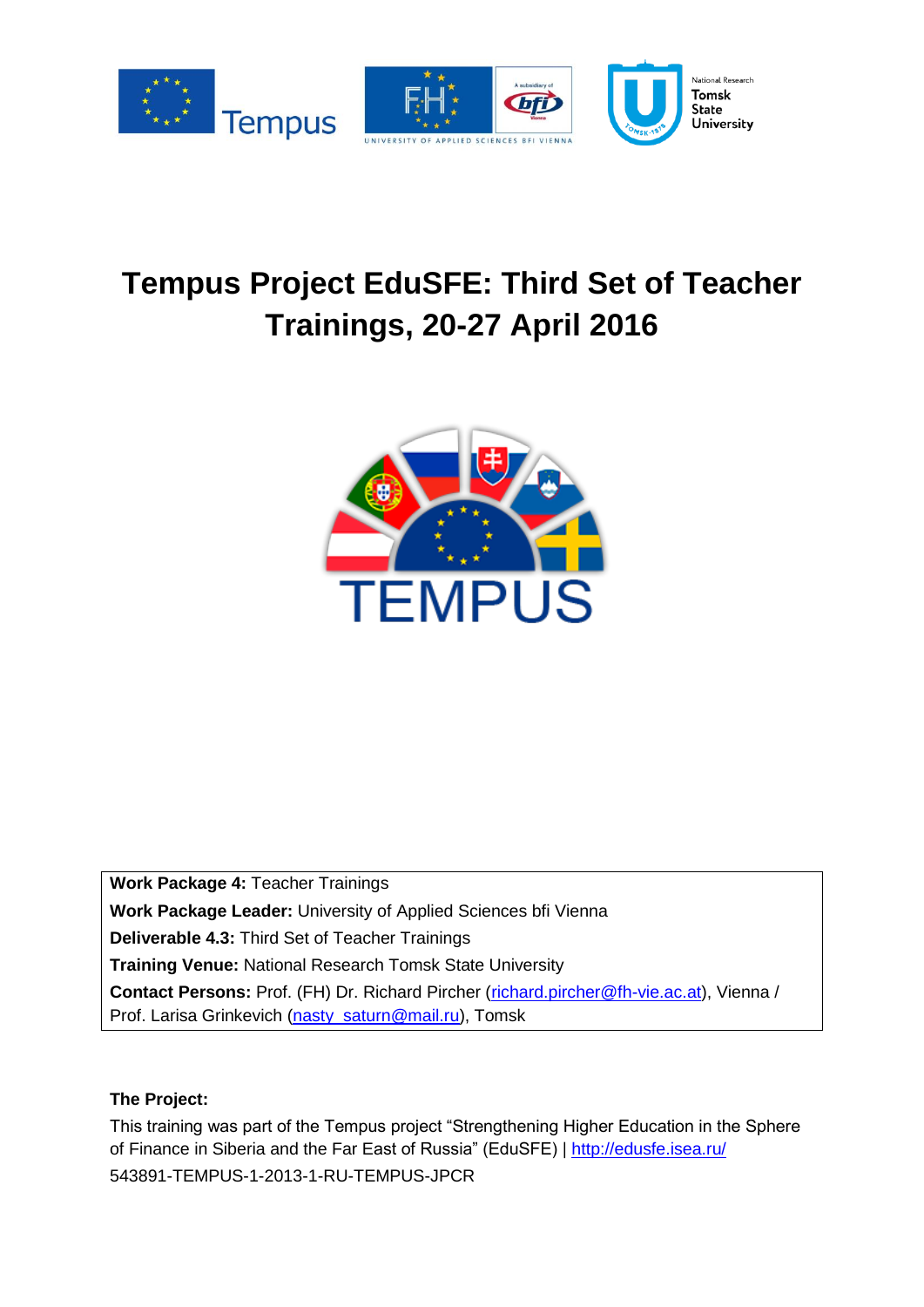# **Agenda for the third EduSFE Teacher Training (WP4) – Final Version**

Tomsk, 20-27 April 2016

# Venue: National Research Tomsk State University Lenin Street 36, 634050 Tomsk, Russia

## **List of Participants from Russia:**

| <b>National Research Tomsk State University</b><br>(TSU)                      | Tatyana Ilyina<br><b>Alexander Pavlov</b><br>Natalia Redchikova<br>Tatiana Schastnaia |
|-------------------------------------------------------------------------------|---------------------------------------------------------------------------------------|
| <b>Baikal State University of Economics and Law</b><br>(BSUEL)                | Denis Alekseev<br>Tatiana Bakhmatova<br>Ilia Slobodniak<br>Ekaterina Nevzorova        |
| Khabarovsk State Academy of Economics and<br>Law (KSAEL)                      | Oksana Dovgaia<br>Sergey Kalitin<br>Maksim Dendiberia<br>Zoya Shatokhina              |
| Zabaikalskiy State University (ZabSU)                                         | Elizaveta Baranyoa<br>Natalya Kazantseva<br>Nina Kruchinina<br>Zhargal Tumunbayarova  |
| <b>East Siberia State University of Technology</b><br>and Management (ESSUTM) | Ayur Ayurzanine<br>Olga Baginova<br>Elena Batorova<br>Tatyana Girgenova               |

**List of Participants from the EU:** 

| University of Applied Sciences bfi Vienna<br>(UAS bfi Vienna)     | <b>Christian Cech</b><br>Margit Ozvalda |
|-------------------------------------------------------------------|-----------------------------------------|
| Umeå University - Umeå School of Business<br>and Economics (USBE) | <b>Cathrine Lions</b>                   |
| <b>University of Maribor (UM)</b>                                 | Samo Bobek<br>Polona Tominc             |
| <b>Technical University of Kosice (TUKE)</b>                      | Matus Kubak                             |
| University of Coimbra (UC)                                        | Nuno Silva<br>Marta Simões              |